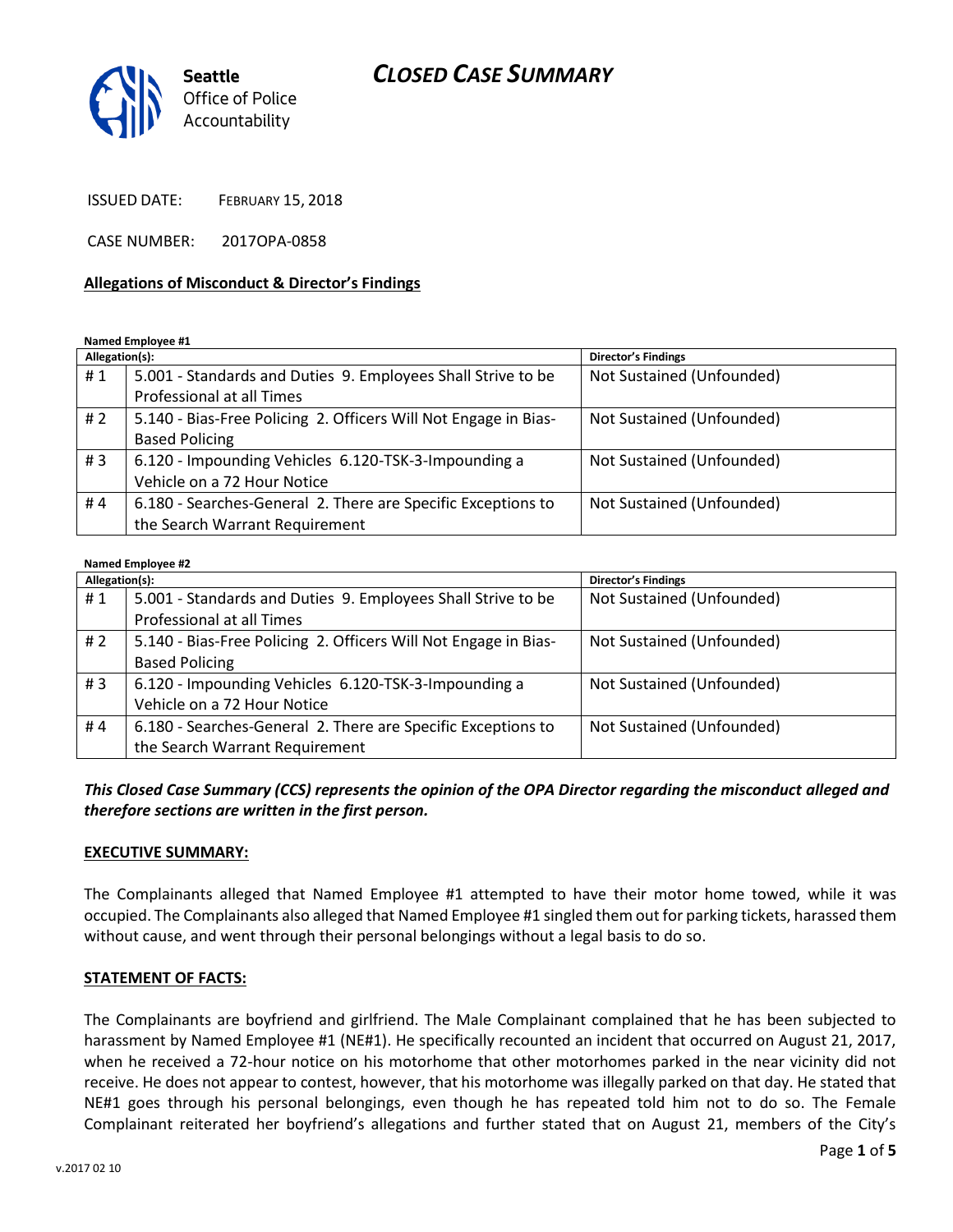

# *CLOSE CASE SUMMARY*

OPA CASE NUMBER: 2017OPA-0858

Navigation Team went through their personal belongings and informed them that the Male Complainant's motorhome was going to be towed. The Female Complainant further stated that NE#1 harasses them on an ongoing basis. Notably, the Complainants made no allegations against Named Employee #2 (NE#2).

From OPA's review, it appeared that NE#1 issued citations to Male Complainant's motorhome on two separate occasions – August 14, 2017 and August 21. He also issued two citations to a Toyota Camry that he believed belonged to the Female Complainant (it is, in fact, registered to the Male Complainant). These are the only citations that NE#1 has issued to the Complainants in the approximately 10 years that he has worked at the South Precinct.

A review of the In-Car Video (ICV) for NE#1 from August 14 showed that the Male Complainant's motorhome appeared to be the only one parked in a no parking zone. NE#1 spoke to the Male Complainant and reminded him that they had discussed last week that he could not park in this location and stated that he had given the Male Complainant multiple warnings concerning this matter. The Male Complainant acknowledged that he was parked in an illegal zone, and indicated that he was "sick" from something he ate. The video depicted individuals, who appeared to be affiliated with the City's Navigation Team, moving property from in front of the Male Complainant's motorhome to allow it to be towed. While a tow was threatened, NE#1 waited for approximately one hour until the Male Complainant moved his motorhome himself and NE#1 did not attempt to two the motorhome while the Complainants were inside of it. Based on records obtained by OPA, NE#1 issued the Male Complainant a ticket for parking in an illegal zone.

The ICV from the August 21 incident reflects NE#1 parked behind the Male Complainant motorhome. He walked up to the motorhome and placed 72-hour notices on what appeared to be the front hood area and driver's side window. The video did not show him placing 72-hour notices on other vehicles, but it is unclear whether those vehicles had actually been parked in that location for longer than 72 hours. The August 21 video does not depict any interaction between NE#1 and the Complainants, nor does it show NE#1 or any other law enforcement officer going through the Complainant's personal property. Based on records obtained by OPA, NE#1 issued the Male Complainant a ticket on this date for expired tabs.

#### **ANALYSIS AND CONCLUSIONS:**

## **Named Employee #1 - Allegation #1** *5.001 - Standards and Duties 9. Employees Shall Strive to be Professional at all Times*

SPD Policy 5.001-POL-9 requires that SPD employees "strive to be professional at all times." The policy further instructs that "employees may not engage in behavior that undermines public trust in the Department, the officer, or other officers." (SPD Policy 5.001-POL-9.) The policy further states that: "Employees will avoid unnecessary escalation of events even if those events do not end in reportable uses of force." (*Id*.) Lastly, the policy states the following: "Any time employees represent the Department or identify themselves as police officers or Department employees, they shall not use profanity directed as an insult or any language that is derogatory, contemptuous, or disrespectful toward any person." (*Id*.)

From my review of the evidence, most notably the ICV, I find no indication that NE#1 engaged in any unprofessional behavior. He discussed the Complainants' motorhome with them in somewhat stern tones and threatened a possible tow, but this does not constitute a violation of policy. I further do not find sufficient evidence when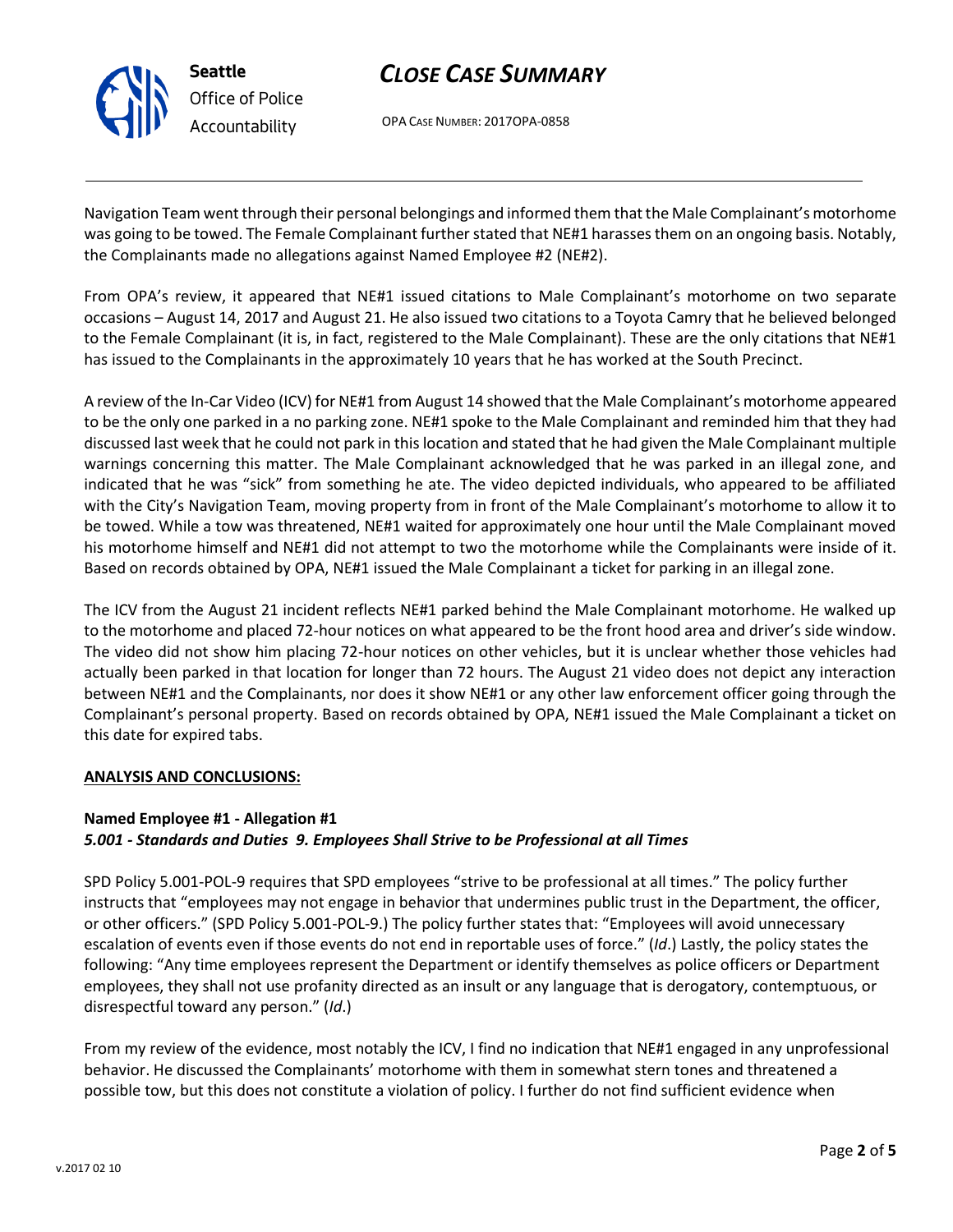

## *CLOSE CASE SUMMARY*

OPA CASE NUMBER: 2017OPA-0858

applying a preponderance of the evidence standard to establish that NE#1 engaged in purposeful and repeated harassment of the Complainants.

As such, I recommend that this allegation be Not Sustained – Unfounded.

Recommended Finding: **Not Sustained (Unfounded)**

## **Named Employee #1 - Allegation #2** *5.140 - Bias-Free Policing 2. Officers Will Not Engage in Bias-Based Policing*

SPD policy prohibits biased policing, which it defines as "the different treatment of any person by officers motivated by any characteristic of protected classes under state, federal, and local laws as well other discernible personal characteristics of an individual." (SPD Policy 5.140.) This includes different treatment based on the race of the subject. (*See id*.) The policy provides guidance as to when an allegation of biased policing occurs, explaining that: "an allegation of bias-based policing occurs whenever, from the perspective of a reasonable officer, a subject complains that he or she has received different treatment from an officer because of any discernable personal characteristic…" (*Id.*)

From my review of the evidence, there is no indication that NE#1 improperly harassed the Complainants or cited them based on bias. Instead, the citations appeared to be lawful and based on the fact that the Complainants were repeatedly parked in improper areas. As such, I recommend that this allegation be Not Sustained – Unfounded.

## Recommended Finding: **Not Sustained (Unfounded)**

### **Named Employee #1 - Allegation #3** *6.120 - Impounding Vehicles 6.120-TSK-3-Impounding a Vehicle on a 72 Hour Notice*

SPD Policy 6.120-TSK-3 concerns the impounding of vehicles based on a 72-hour notice. As part of this policy, officers are required to verify that a vehicle is illegally parked, place a 72-hour notice on the vehicle, return to the vehicle after the 72 hours has elapsed, and then take appropriate action to tow the vehicle. (*See* SPD Policy 6.120- TSK-3.)

On August 21, NE#1 placed a 72-hour notice on the motorhome. While the ICV did not depict him placing notices on the other surrounding vehicles, I do not know definitively that he did not do so. I also do not know that these other motorhomes were parked illegally and, if they were, that those vehicles had been illegally parked for more than 72 hours. What I do know from my review of the record was that NE#1's vehicle was illegally parked. As such, it was appropriate for NE#1 to place the 72-hour notices on his vehicle.

Accordingly, I recommend that this allegation be Not Sustained – Unfounded.

Recommended Finding: **Not Sustained (Unfounded)**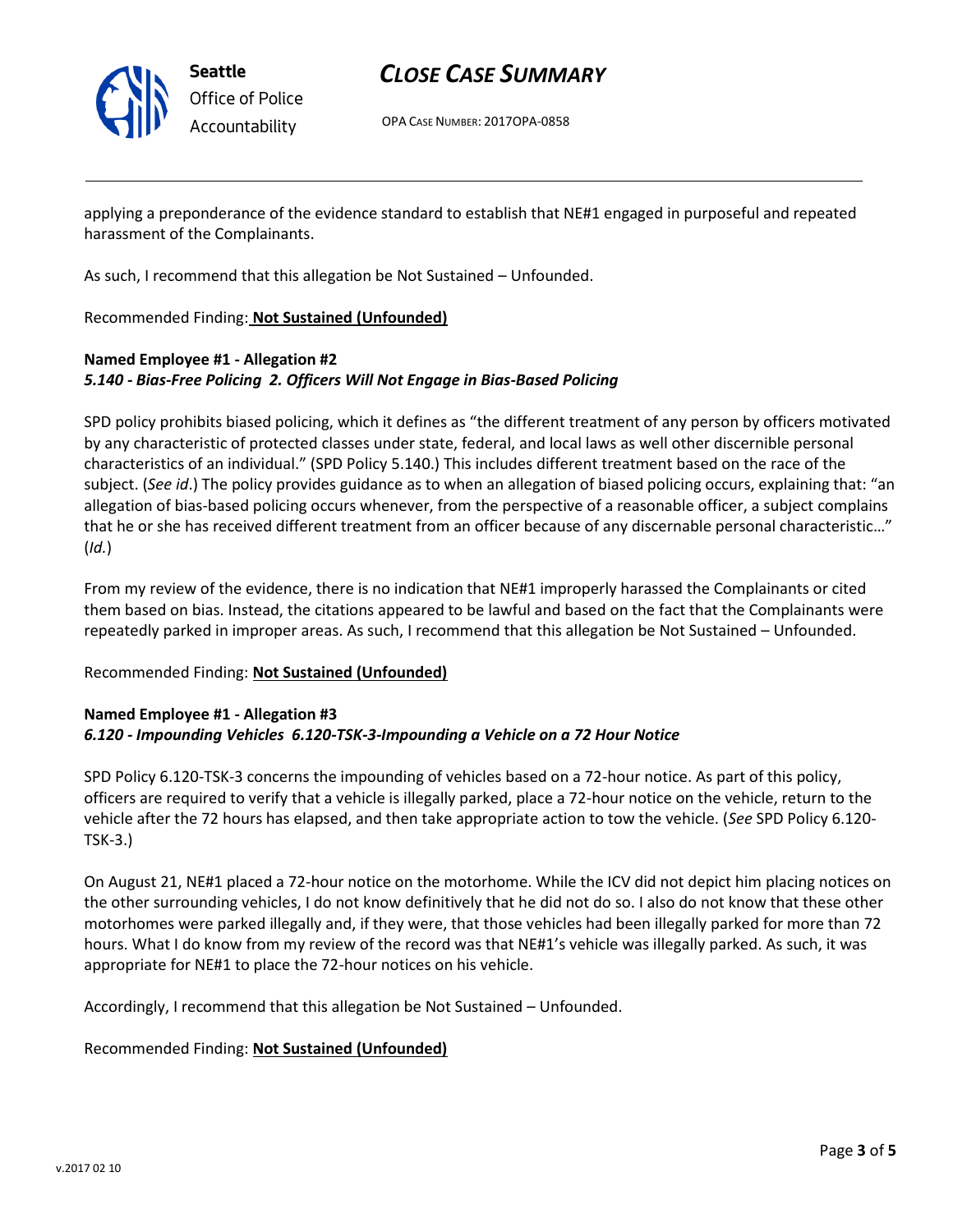



OPA CASE NUMBER: 2017OPA-0858

### **Named Employee #1 - Allegation #4**

### *6.180 - Searches-General 2. There are Specific Exceptions to the Search Warrant Requirement*

SPD Policy 6.180 generally concerns searches conducted by SPD personnel. Here, the Complainants contended that SPD personnel, including NE#1 and members of the Navigation Team, inappropriately went through their personal belongings on several occasions, thereby engaging in illegal and unjustified searches.

All that is before me here is the purported searches that occurred on August 14 and August 21. With regard to August 14, while individuals removed property from in front of Complainant Humphrey's motorhome, no search was conducted of that property. Instead, it was moved to allow the motorhome to be towed. Such action was warranted and appropriate and was not a search as contemplated by SPD's policy.

With regard to August 21, I see no evidence from the ICV that the Male Complainant's property was searched at any point by any officer, including NE#1.

For these reasons, I recommend that this allegation be Not Sustained – Unfounded.

#### Recommended Finding: **Not Sustained (Unfounded)**

#### **Named Employee #2 - Allegation #1**

#### *5.001 - Standards and Duties 9. Employees Shall Strive to be Professional at all Times*

I find no evidence that NE#2 had any interaction with the Complainants on either August 14 or August 21. As such, I recommend that this allegation be Not Sustained – Unfounded as against him.

Recommended Finding: **Not Sustained (Unfounded)**

## **Named Employee #2 - Allegation #2** *5.140 - Bias-Free Policing 2. Officers Will Not Engage in Bias-Based Policing*

As explained above, I find no evidence that NE#2 interacted with the Complainants on either August 14 or August 21, let alone engaged in biased policing towards them. As such, I recommend that this allegation be Not Sustained – Unfounded.

Recommended Finding: **Not Sustained (Unfounded)**

### **Named Employee #2 - Allegation #3** *6.120 - Impounding Vehicles 6.120-TSK-3-Impounding a Vehicle on a 72 Hour Notice*

From my review of the ICV, NE#1 placed the 72-hour notices on the Male Complainant's motorhome, not NE#2. As such, I recommend that this allegation be Not Sustained – Unfounded as against him.

Recommended Finding: **Not Sustained (Unfounded)**